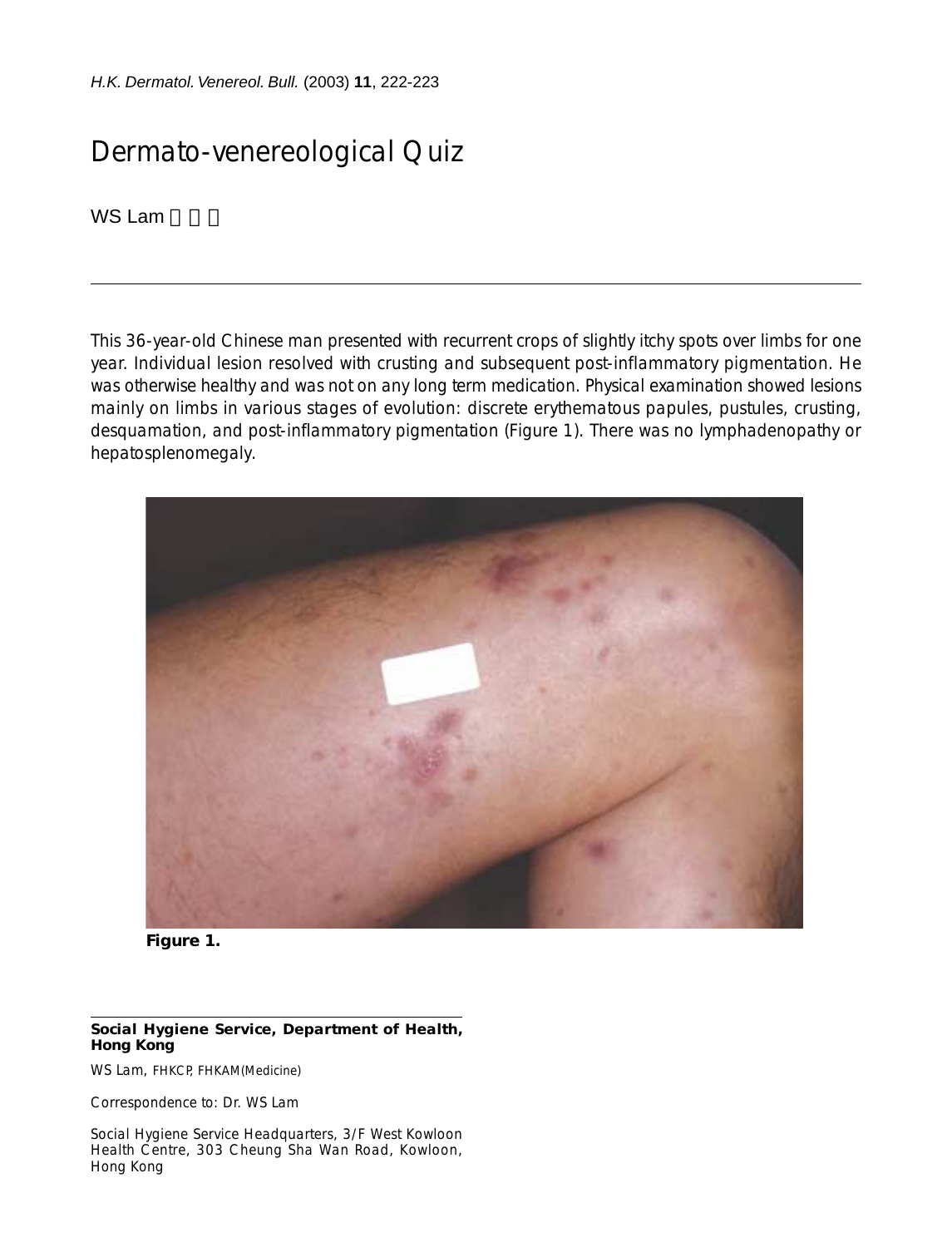## **Questions**

- 1. What is the clinical differential diagnosis?
- 2. A skin biopsy was performed (Figures 2 & 3). What is your diagnosis?
- 3. What is the management?
- 4. What is the prognosis?



**Figure 2.** H & E, x 25.



**Figure 3.** H & E, x 200.